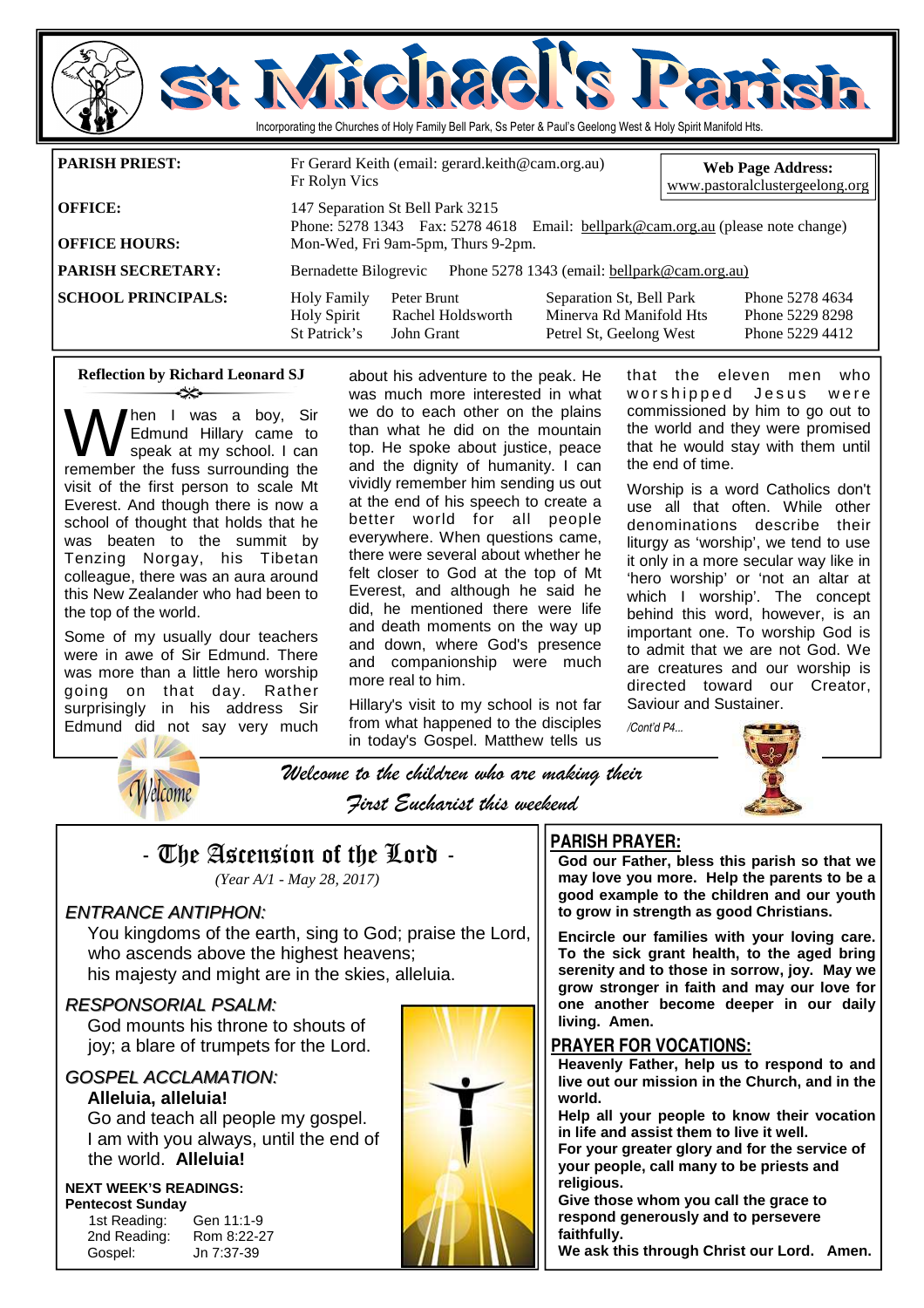# The St Michael's Parish at Prayer

### WEEKEND MASSES:

Holy Family, Bell Park: Holy Spirit, Manifold Hts: Ss Peter & Paul's, Geelong West:

English... 8am and 9.30am Sunday 6.00pm Saturday 6.00 5.00pm Saturday Croatian… 11am Sunday 11am 1st, 3rd & 5th Sundays 11am 2nd & 4th Sundays Slovenian.. 12.15pm every 2nd Sunday of the month

WEEKDAY MASSES: **Holy Family:** 9.15am Tues, 9.15am Thurs **Holy Spirit:** 9.00am Wed, 11am Fri and 9am 1st Sat. **Reconciliation after Saturday Mass Grace McKellar Centre: Multicultural Centre:** 1.30pm - 1st Friday; **Vincentian Village:** 3.00pm 1st & 3rd Monday, (2nd & 4th Communion Service) **St John of God Hospital:** 11.30am every Thursday in SJOG Chapel

BAPTISMS: 1st & 3rd Sundays 12noon at Holy Spirit, 2nd & 4th Sundays 12noon at Ss P&P, 3rd Sunday 2pm at Holy Family

### COMMUNAL PRAYER:

| Mon   | Holy Family Women's Prayer Group   |
|-------|------------------------------------|
| Tues  | <b>Meditation Group</b>            |
| Wed   | Prayer of the Church               |
| Wed   | Holy Family Women's Prayer Group   |
| Thurs | Italian Prayer Group               |
| Fri   | Adoration of the Blessed Sacrament |
| Fri   | Divine Mercy                       |
| Sat   | Rosarv                             |

**After 11am Mass Holy Spirit Church** After 9am Mass **Holy Spirit Church** 

10.00am **Holy Family Community Centre Tues 3.30pm Holy Family Community Centre Before 9am Mass Holy Spirit Church Before 9am Mass Holy Spirit Church** 10.00am **Holy Family Community Centre** 10.00am St Patrick's Chapel **Franch 3.00pm** Holy Spirit Church

### **OUR LADY'S STATUE:**

**May 29:** Mileto family, 82 Sladen St; **May 29-June 11:** Spitale family, 4 Marathon Ave. If anyone would like to have Our Lady's Statue or if you could spare an hour a month to help, ph Tina Montalto on 5278 9314.

## AS A COMMUNITY WE PRAY FOR:

| <b>RECENT DEATHS:</b>     | Josipa Marinac and Tony Zarb, also the deaths which occurred in both Manchester<br>and Jakarta.         |
|---------------------------|---------------------------------------------------------------------------------------------------------|
| <b>ANNIVERSARIES:</b>     | John Bove, Clifton Diniz, Marcella Conti, Aldo Scarpetti, Annunziata Guarnaccia,<br>Salvatore Daniele   |
| <b>BAPTISMS:</b>          | Leo Groves and Charlotte Mahoney                                                                        |
| <b>PRAY FOR THE SICK:</b> | Anita Capicchiano, June Smith, Cheryl Lambert, Ana Siketa, Johann Angerbaure,<br><b>Hilary Thornton</b> |

## Roster for Next Sunday, June 4, 2017

(1st Sunday of the Month)

### **HOLY FAMILY 8.00AM 9.30AM**

Commentators R Allum J Siketa Lectors V Pavlovic C&J Taylor Welcomers **K McArthur MAC 1999** M&E Hoffman Projectionist **R** Allum **C Resciniti** 

Commentators C Neilson Projectionist MKroger MAI MAI L Coles

### **Ss PETER & PAUL'S: 5.00PM**

Commentators C O'Brien Lectors Sr J McGonigal Welcomers B Pleasance Projectionist D Whelan

**HOLY SPIRIT: 6.00PM 11.00AM**

Lectors **Contact Contact Contact Contact Contact Contact Contact Contact Contact Contact Contact Contact Contact Contact Contact Contact Contact Contact Contact Contact Contact Contact Contact Contact Contact Contact Conta** Special Ministers M Abbott, D Torpy, C Laffy R Pugh, V Trinder Welcomers I Cleary, L Fossey

Special Ministers N Neeld, P McGlinchey

Special Ministers J Bartolo, B McFarlane, I Baulch P Carmody, B Kline, D&M Horoba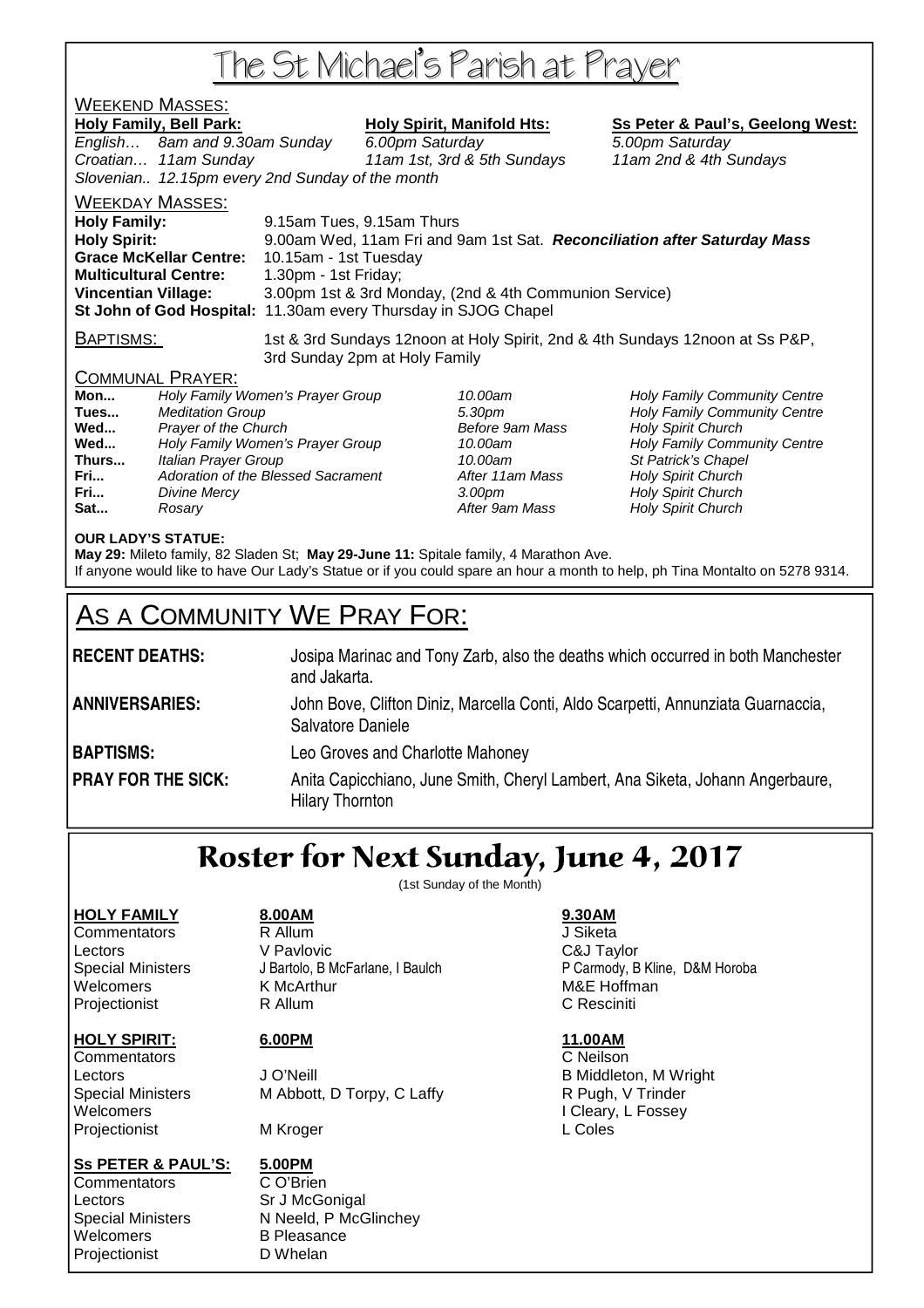### Recurring Activities in St Michael's:

**St Michael's Luncheon…** First Sunday of each month at the Holy Spirit Hall from 12noon. BYO food and drink to share. Holy Family Luncheon.. **Third Sunday of each month at the Community Centre from 12noon. <b>BYO casserole & drink to share.**<br>Holy Family Women's Group... First Monday evening of each month at the Community Centre 6.30pm (Wint First Monday evening of each month at the Community Centre 6.30pm (Winter), 7.00pm (D'light savings) **St Vincent de Paul…** Holy Family meet 1st and 3rd Tuesdays at the Community Centre 7.30pm. Holy Spirit meets 1st and 3rd Tuesdays 7.00pm in Holy Spirit Hall **Legion of Mary…** Every Friday 9.30am in the Holy Family Community Centre **Baptism Preps** <br> **Holy Family Choir Practice... Ath Mondays 7.30pm in the Community Centre Holy Family Church Holy Family Choir Practice…** Every Wednesday night at Holy Family Church 7pm **Manifold CWL... Holy Spirit Hall, 1st Wednesdays in the month Italian Mass…** First Thursday of the month in St Patrick's Chapel 2nd Tues of each month, 6.15pm at Capri Receptions. Dinner/Guest Speaker - ph 0431 959 584

*If you wish to know more about these groups, as well as about our Sacramental Program for children in non-Catholic schools, our Baptism and Wedding procedures, our Partnership with the Columbans in the Philippines and so on, please visit our webpage: www.pastoralclustergeelong.org*

\_\_\_\_\_\_\_\_\_\_\_\_\_\_\_\_\_\_\_\_\_\_\_\_\_\_\_\_\_\_\_\_\_\_\_\_\_\_\_\_\_\_\_\_\_\_\_\_\_\_\_\_\_\_\_\_\_\_\_\_\_\_\_\_\_\_\_\_\_\_\_\_\_\_\_\_\_\_\_\_\_\_\_\_\_\_\_\_\_\_\_\_\_\_\_\_\_\_\_\_\_\_\_\_\_\_\_\_\_\_\_\_\_\_\_\_\_\_\_\_\_\_\_\_\_\_\_\_\_\_\_\_\_\_\_\_\_\_\_\_\_\_\_\_\_\_\_\_\_\_\_\_\_\_\_\_\_\_\_\_\_\_\_\_\_\_\_\_\_\_\_\_\_\_\_\_\_\_\_\_\_\_\_\_\_\_\_\_\_\_\_\_\_\_\_\_\_

## Liturgy in the Cluster:

- **May 29... School Closure Day** The staffs of Holy Family, St Patrick's and Parish office staff, are having a Faith Formation Day with Dr Miriam Rose.
- **May 30... Class Mass at Holy Family** 9.15am for Prep children.
- **June 3... Holy Spirit Confirmation Commitment Mass** 6pm at Holy Spirit Church
- **June 4... Holy Spirit Confirmation Commitment Mass** 11am at Holy Spirit Church

### **10TH ANNIVERSARY OF THE LAST MASS CELEBRATED AT ST ANTHONY'S CHURCH/ SCHOOL, HAMLYN HTS:**

**Sunday 18th June 2017** - An invitation is extended to all former students, parents, staff and parishioners of St Anthony's to the 10th Anniversary of the last Mass celebrated at St Anthony's. The normal 11am Mass at Holy Spirit will commemorate this Anniversary and then you are invited to a BYO lunch to share at the Holy Spirit Hall from 12noon. For further information contact Marianne Collins (Sheahan) 0429 014 971 or Jeanette Sheahan 5278 2063. More details in coming weeks.



### **OFFICE NEWS:**

- ♦ **OFFICE CLOSURE:** Be advised that the Parish Office will be **CLOSED** on **MONDAY MAY 29TH.**
- ♦ **PLEASE NOTE:** As part of the amalgamation process, the recommendation was that we change our email address from **cluster@cam.org.au** to **bellpark@cam.org.au** - which we have done.
- ♦ **ADVANCE NOTICE:** There will be **No Mass on Tuesday 6th June 9.15am at Holy Family, Wednesday 7th June 9am at Holy Spirit and 9.15am Thursday 8th June at Holy Family.**

### **AUSTRALIAN CATHOLICS:**

Parish Edition Winter 2017 - This edition focuses on Extraordinary Women Inspiring our Faith and Love. Articles include Mary Glowery, a trailblazer on the road to sainthood; heroic women in the Bible; empowering women as mothers and leaders; the place of Mary in the Church. Available for free at the back of each Church.

### **CHAPLAINCY APPEAL SUNDAY:**

We thank you for your generous donation of \$1283 raised for the Chaplaincy Appeal held last Sunday. Your support is very much appreciated.

### **PENTECOST LETTER:**

Each year the Archbishop writes a Letter to the Youth of the Diocese at Pentecost. Next week the Archbishop's letter will be available for those interested and it is entitled **Be Courageous**.

### **CONCERT FOR A CAUSE:**

A group of **"Singing Priests"** from the Diocese of Malaybalay in Southern Philippines, will be doing a **Concert for a Cause** in Holy Family Church on **June 25** (Sunday) at 3pm. They are raising funds for the construction of the House for Elderly Clergy in their Diocese and also for their program on the Protection of the Environment. Let's support them! General admission is \$35.